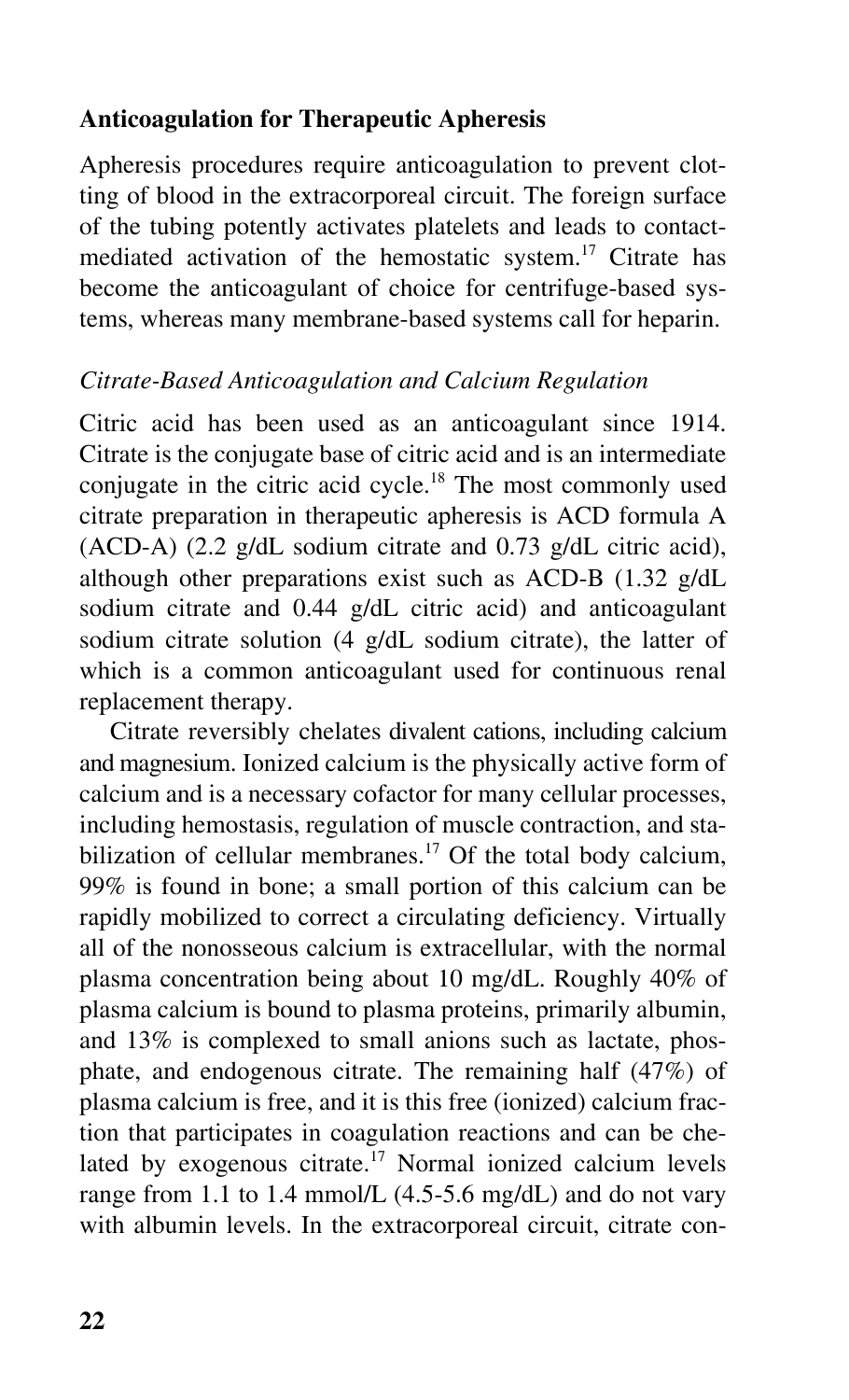centrations of 15-24 mmol/L reduce ionized calcium levels sufficiently (to 0.2-0.3 mmol/L) to impair hemostasis and produce an anticoagulant effect. Additionally, using donor blood components as a replacement fluid involves even higher rates of citrate infusion; for instance, transfused plasma and Red Blood Cells each contain  $\sim$ 2 to 3 mmol citrate/unit.<sup>19</sup>

Although heparin can be used for centrifuge-based apheresis procedures, citrate is the preferred anticoagulant in low-flow circuits where delivery to the system is offset by clearance. The half-life of citrate is typically shorter than heparin (30 to 60) minutes vs 23 minutes to  $\sim$ 3 hours); the major site of metabolism is the liver and, to a lesser extent, the kidneys and skeletal muscle.20,21 Even though much of the citrate infused during TPE is discarded with the separated plasma, an exchange still produces a net loss of calcium. The net effect of citrate and parathyroid hormone levels on plasma calcium is that total calcium decreases most rapidly in the first 15 minutes of a procedure, reaching a 25% decrement by 90 minutes. Intact parathyroid hormone rises quickly, then levels off or decreases slightly during the remainder of the procedure.<sup>22</sup> This pattern suggests that, in addition to body weight, TBV, and hematocrit, the rate and duration of citrate infusion may affect the severity of citrate-induced hypocalcemia ("citrate toxicity") in the patient.

Modern apheresis instruments limit both citrate dose and flow rate on the basis of patient blood volume calculations. Newer machine models produce peak citrate and trough ionized calcium levels that are less extreme and that have a correspondingly lower incidence of citrate toxicity than reported with older technology. Many therapeutic apheresis centers routinely use prophylactic calcium replacement to prevent citrateinduced hypocalcemia. Calcium is typically run as a separate infusion with the return line, or calcium gluconate can be directly added to the albumin replacement fluid. The mild decreases in serum calcium that may be observed during the treatment do not result in a therapeutic anticoagulation of the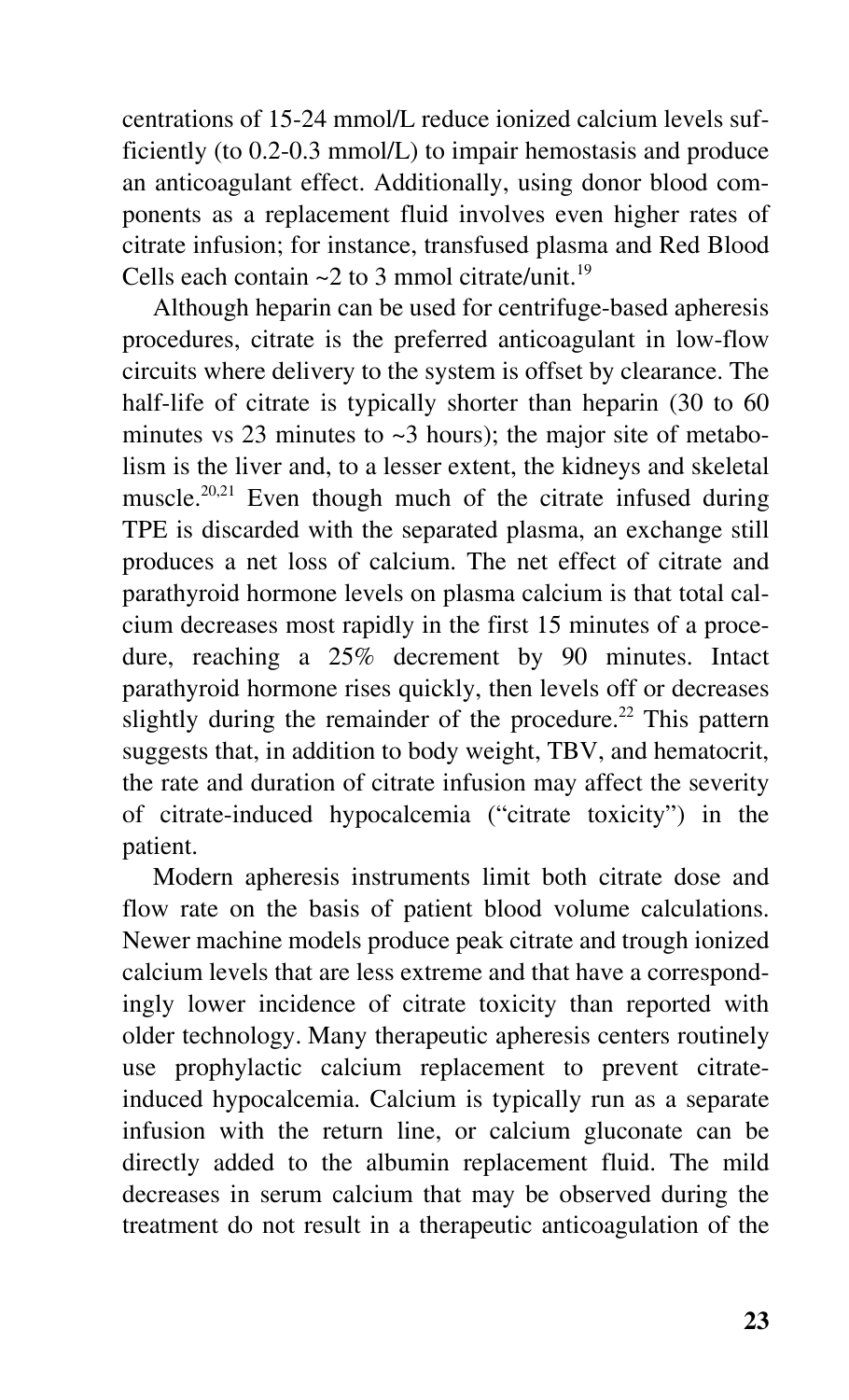patient or significantly increase the risk of bleeding, in contrast to heparin anticoagulation.

## *Heparin Anticoagulation*

Heparin anticoagulation is typically the anticoagulant of choice for membrane-separation techniques, such as membrane-based plasma exchange systems and dextran-sulfate-column-based lipoprotein apheresis systems, but it is also currently the standard protocol for the centrifuge-based ECP system. It is recommended that the dose be based on manufacturer guidelines for each system. Heparin exerts its primary anticoagulant effect by binding antithrombin and altering its conformation, thereby rapidly inactivating the clotting factors thrombin (Factor II), Factor IX, and Factor X.

Heparin sensitivity and half-life vary greatly in patients, and individual adjustment of dose is necessary. Heparin doses may need to be increased in patients with low hematocrit (increased volume of distribution) and when the plasma filtration rate is high (a high plasma filtration rate results in increased net removal of heparin, which has a sieving coefficient of 1.0). In membrane-based TPE, adequate anticoagulation is typically achieved with a plasma-heparin concentration of 0.5 to 2.0 IU/ mL. In ECP, standard heparin for an adult patient is prescribed as 10,000 units of heparin in 500 mL of normal saline, given at a ratio of 10:1 (10 parts whole blood to 1 part heparin solution). The ratio of heparin delivered or the concentration of heparin solution can be adjusted according to the clinical situation (eg, reduced in the setting of concurrent systemic anticoagulation). Heparin administration via the currently available lipoprotein apheresis system in the United States is more similar to heparin administration in intermittent hemodialysis, where a heparin pump is programmed to deliver an initial bolus followed by an hourly infusion rate of heparin (eg, at 25 units/kg). With heparin anticoagulation, the patient is exposed to systemic anticoagulation following apheresis, the implications of which are discussed in greater detail in the section on adverse events.